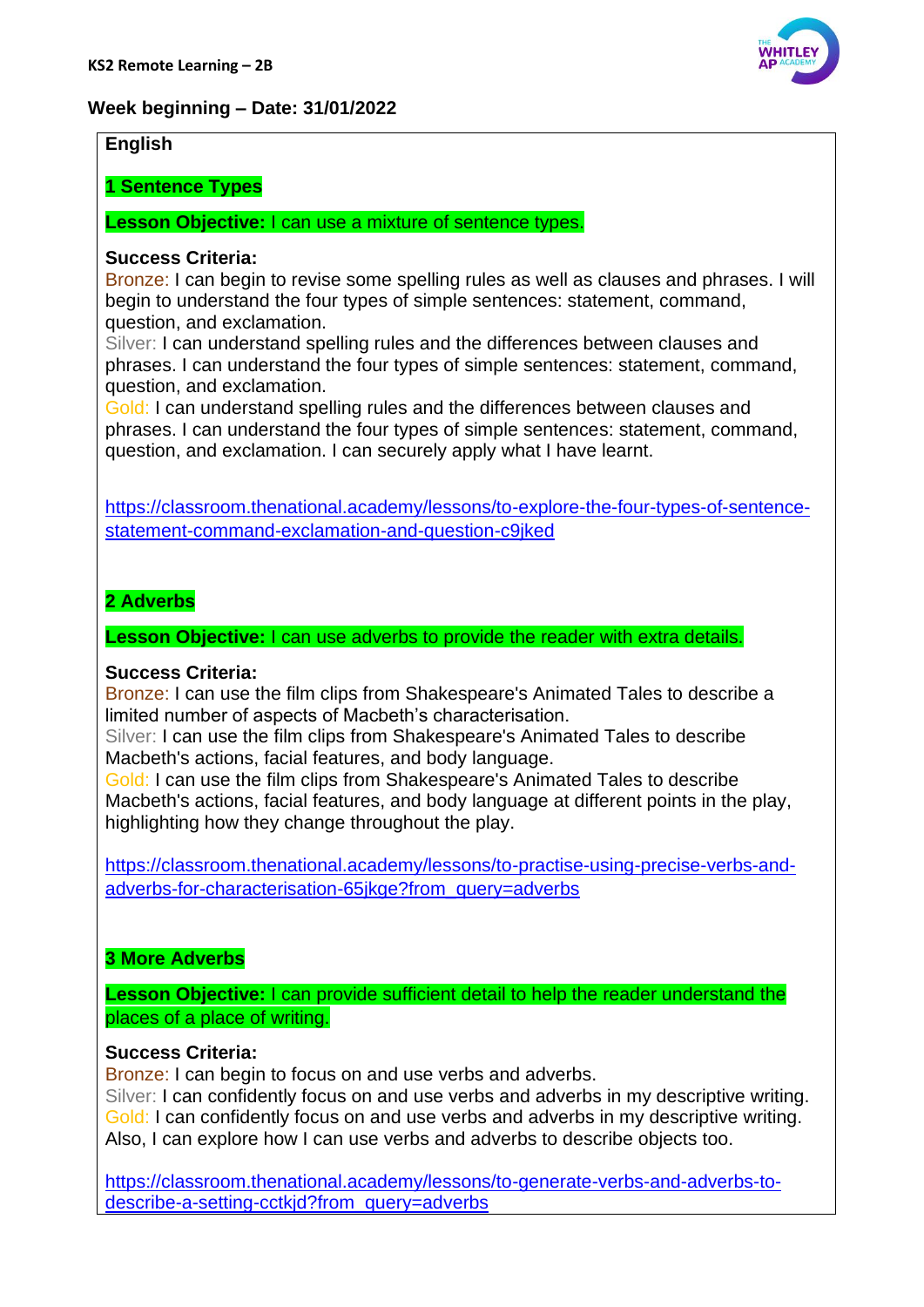

# **4 Complex Sentences**

### **Lesson Objective:** I can use subordination to provide extended clarity to sentences.

### **Success Criteria:**

Bronze: I can recognise that a complex sentence contains a main (independent) clause and at least one dependent clause. Also, I can recognise two types of dependent clause: subordinate clauses and relative clauses.

Silver: I can recognise that a complex sentence contains a main (independent) clause and at least one dependent clause. Also, I can recognise two types of dependent clause: subordinate clauses and relative clauses and use 'I SAW A WABUB' to remember some of the main subordinating conjunctions to use in subordinate clauses. Gold: I can recognise that a complex sentence contains a main (independent) clause and at least one dependent clause. Also, I can recognise two types of dependent clause: subordinate clauses and relative clauses and use 'I SAW A WABUB' to remember some of the main subordinating conjunctions to use in subordinate clauses. Finally, I can use relative pronouns and adverbs to create relative clauses and write my own complex sentences.

[https://classroom.thenational.academy/lessons/to-explore-complex-sentences-](https://classroom.thenational.academy/lessons/to-explore-complex-sentences-60t66c?from_query=subordinate)[60t66c?from\\_query=subordinate](https://classroom.thenational.academy/lessons/to-explore-complex-sentences-60t66c?from_query=subordinate)

## **5 Tenses**

**Lesson Objective:** I can use tenses.

### **Success Criteria:**

Bronze: I can revise and understand the three tenses: past, present, future. Silver: I can revise and understand the three tenses: past, present, future. I am able to break them down into past, present, and future progressive tense.

Gold: I can securely revise and understand the three tenses: past, present, future. I am able to break them down into past, present, and future progressive tense. Lastly, I can recap knowledge of how regular and irregular verbs change in the past tense.

[https://classroom.thenational.academy/lessons/to-explore-the-past-present-and-future](https://classroom.thenational.academy/lessons/to-explore-the-past-present-and-future-progressive-tense-6djk2c?from_query=tenses)[progressive-tense-6djk2c?from\\_query=tenses](https://classroom.thenational.academy/lessons/to-explore-the-past-present-and-future-progressive-tense-6djk2c?from_query=tenses)

### **Maths**

**1 Recognising Right Angles**

**Learning Objective:** I can recognise angles as a property of shape and rotations of ninety as a right angle.

### **Success Criteria:**

Bronze: I can build on my knowledge of angles by beginning to recognise right angles. Silver: I can develop my knowledge of angles, focussing specifically on right angles while exploring these on their own.

Gold: I am secure in my knowledge of angles and focus specifically on right angles. I can explore these on their own, in shapes and in everyday objects too.

[To recognise right angles \(thenational.academy\)](https://classroom.thenational.academy/lessons/to-recognise-right-angles-6ww34d)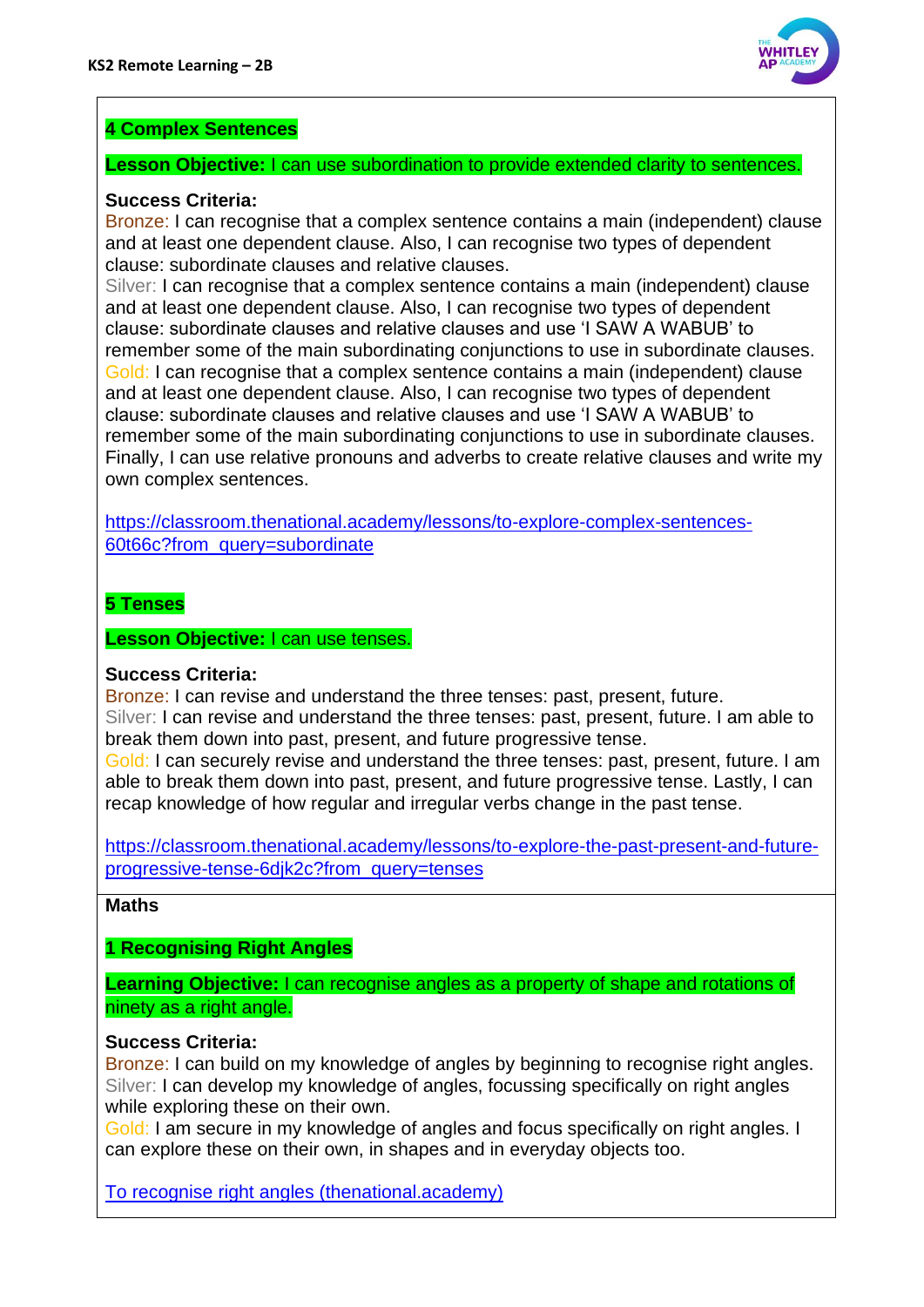

## **2 Obtuse and Acute Angles**

**Learning Objective:** I can recognise and describe angles, specifically those greater than 90 degrees as obtuse.

### **Success Criteria:**

Bronze: I can build on my angle knowledge by introducing the terms 'acute' and 'obtuse'.

Silver: I can develop my angle knowledge by understanding the terms 'acute' and 'obtuse' for those angles which are smaller (acute) and greater (obtuse) than right angles (90 degrees).

Gold: I am secure in my angle knowledge by understanding the terms 'acute' and 'obtuse' for those angles which are smaller (acute) and greater (obtuse) than right angles (90 degrees). I will look at these angles separately and within different shapes.

[To recognise obtuse and acute angles \(thenational.academy\)](https://classroom.thenational.academy/lessons/to-recognise-obtuse-and-acute-angles-ccwk6c)

# **3 Perpendicular Lines**

**Learning Objective:** I can identify horizontal and vertical lines correctly.

## **Success Criteria:**

Bronze: I can build on my angle knowledge by introducing the term 'perpendicular lines' and identifying them.

Silver: I can develop my angle knowledge by understanding the term 'perpendicular lines' and identifying them, individually and within 2D shapes. I can look at horizontal and vertical lines and how these relate to perpendicular pairs of lines.

Gold: I am secure in my angle knowledge by understanding the term 'perpendicular lines' and identifying them, individually and within 2D shapes as well as having a chance to find these ourselves. I can look in detail at horizontal and vertical lines and how these relate to perpendicular pairs of lines identifying where I would find these in the real world and begin draw them.

[To identify perpendicular lines \(thenational.academy\)](https://classroom.thenational.academy/lessons/to-identify-perpendicular-lines-cguk0r)

[To draw perpendicular lines \(thenational.academy\)](https://classroom.thenational.academy/lessons/to-draw-perpendicular-lines-6mr3er)

# **4 Parallel Lines**

**Learning Objective:** I can identify parallel lines correctly.

# **Success Criteria:**

Bronze: I can build on my line and angle knowledge by beginning to identify pairs of parallel lines.

Silver: I can develop my line and angle knowledge by understanding and identifying pairs of parallel lines, individually and within 2D shapes.

Gold: I am secure in my line and angle knowledge by understanding and identifying pairs of parallel lines, individually and within 2D shapes as well as looking in detail at their meaning.

[To identify and explain parallel lines \(thenational.academy\)](https://classroom.thenational.academy/lessons/to-identify-and-explain-parallel-lines-cdh3ct)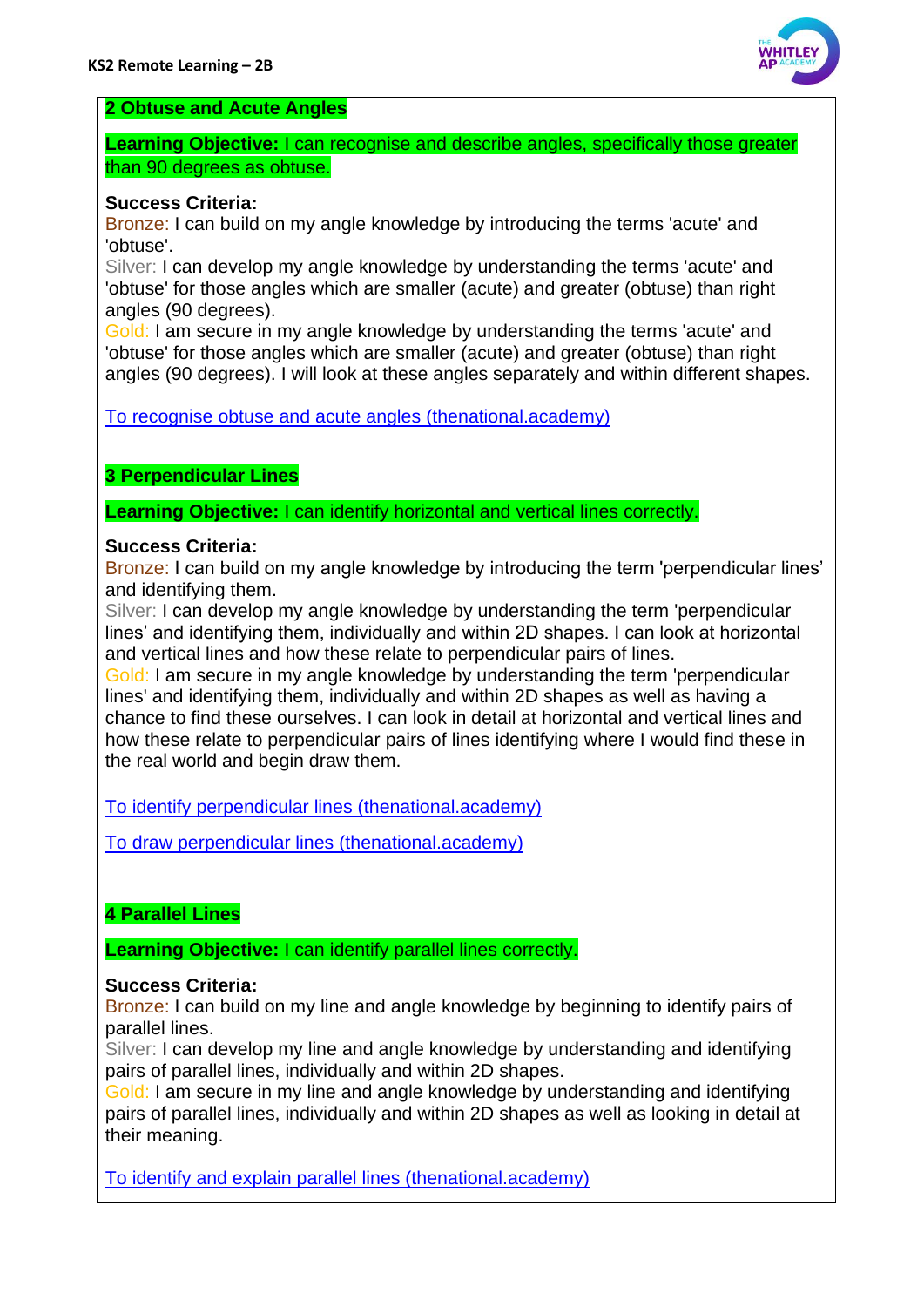

### **5 Revising Angles**

**Learning Objective:** I can use recall to revise my knowledge of angles.

### **Success Criteria:**

Bronze: I can revisit my knowledge of angles.

Silver: I can revisit my knowledge of angles and revise what is meant by right, acute, and obtuse angles.

Gold: I can revisit my knowledge of angles and revise what is meant by right, acute, and obtuse angles. I can identify these angles and draw them.

[To revise angles \(thenational.academy\)](https://classroom.thenational.academy/lessons/to-revise-angles-chjkgr)

**Science**

Lesson 1 - Healthy Diet

**Learning Objective:** To understand what makes a healthy diet.

### **Success Criteria:**

Bronze: State seven nutrients. Silver: To describe the role of nutrients in the body. Gold: To explain what makes a healthy diet.

In this lesson, we will learn about what is important in a healthy diet. We will discuss the seven nutrients we need to know as well as their role in the body.

[https://classroom.thenational.academy/lessons/what-are-the-key-parts-of-a-healthy](https://classroom.thenational.academy/lessons/what-are-the-key-parts-of-a-healthy-diet-60wkgr?activity=video&step=1)[diet-60wkgr?activity=video&step=1](https://classroom.thenational.academy/lessons/what-are-the-key-parts-of-a-healthy-diet-60wkgr?activity=video&step=1)

Answer the questions when prompted by the video and complete all worksheets:

- Write down the seven major nutrients
- Write down the definition of a balanced diet
- What is a diet?
- What is a balanced diet?
- What 7 nutrients do humans need to eat?
- What is the role of protein in the body?
- Why is some fat in the diet important?
- Name a mineral and its role in your diet

### Lesson 2 - Different lifestyles

**Learning Objective:** To explain why people with different lifestyles need a different diet

**Success Criteria:**

Bronze: State how lifestyle and diet are connected.

Silver: Explain the cause of nutritional deficiencies.

Gold: To predict what types of diet are needed for different people.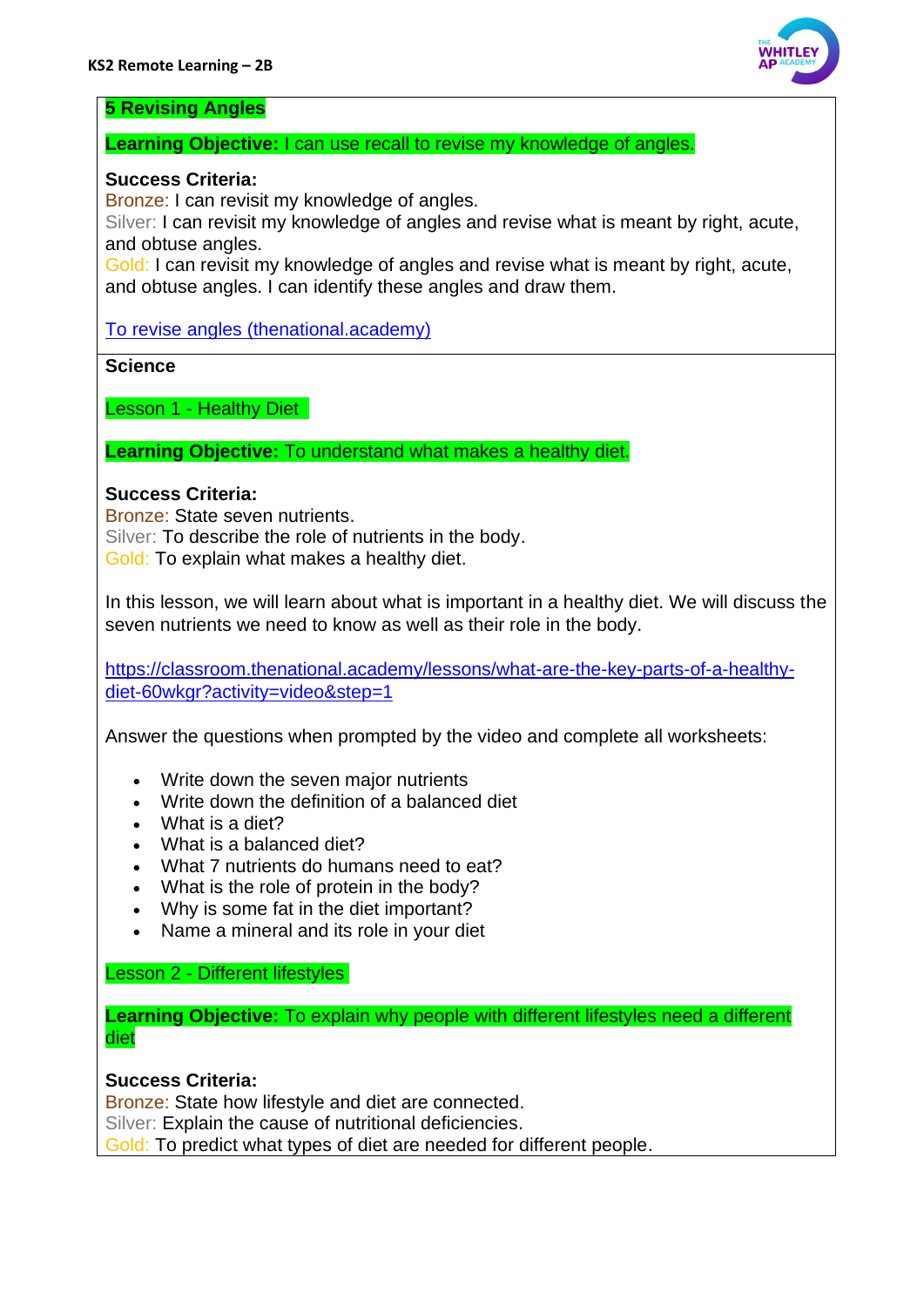

In this lesson, we will learn about different lifestyles and characteristics and how these will affect the amount of energy that those people need. We will also learn about nutritional deficiencies as well as discuss whether there could be a solution to all our unbalanced diet problems.

[https://classroom.thenational.academy/lessons/why-do-people-with-different-lifestyles](https://classroom.thenational.academy/lessons/why-do-people-with-different-lifestyles-need-different-diets-6nj66r)[need-different-diets-6nj66r](https://classroom.thenational.academy/lessons/why-do-people-with-different-lifestyles-need-different-diets-6nj66r)

Answer the questions when prompted by the video and complete all worksheets:

- 1. What is a nutritional deficiency?
- 2. Who can get a nutritional deficiency?
- 3. What causes scurvy?
- 4. What are the symptoms of scurvy?

### **PE**

**Lesson 1 – Handball**

**Learning Objective:** I will be able to describe some of the rules to Handball.

## **Success Criteria:**

Bronze: Identify basic rules to handball. Silver: Describe a basic rule of handball. Gold: Create a leaflet explaining the rules of handball.

Learning content:<https://www.youtube.com/watch?v=PcBwK9NTqNw>

For today's lesson, I would like you to create a leaflet explaining the rules of handball. The leaflet must include telling the reader: How a goal is scored; how many players are on a team; What equipment do you need? How many steps can they take? I would like to see some creativity with the layouts and drawings used on this leaflet – try and sell handball to the reader!

**Lesson 2 – Fitness**

**Learning Objective:** I will be able to describe effects of exercise on my body.

### **Success criteria:**

Bronze: Identify what happens to my body when I exercise Silver: Explain what happens to my body when I exercise Gold: Describe what happens to my body when I exercise

Learning content:

Video one:<https://www.youtube.com/watch?v=wWGulLAa0O0>

Video two: [https://www.youtube.com/watch?v=Og\\_f0\\_QO\\_Ko](https://www.youtube.com/watch?v=Og_f0_QO_Ko)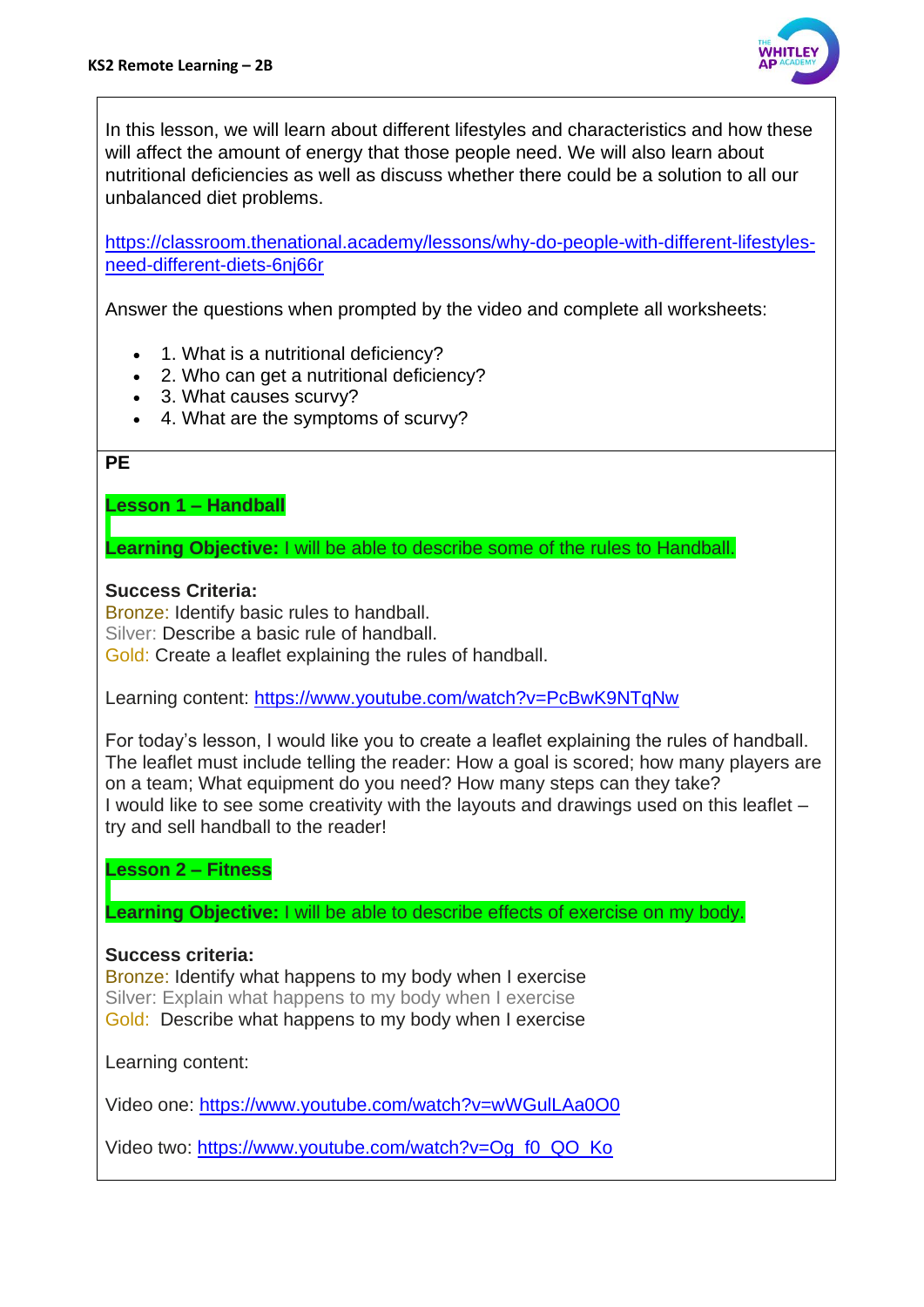

For today's lesson we are looking at the effect that exercise has on our body. When we exercise, our bodies change due to many reasons. I want you to watch video one and write down the different things that happen to your body when you exercise. I then want you to watch video two, and take part in the fitness circuit. Can you see these effects in action on you through training?

**Lesson 3 – Handball**

**Learning Objective:** I will be able to identify the benefits of taking part in exercise.

## **Success Criteria:**

Bronze: Identify benefits of exercise on the body Silver: Explain the benefits of exercise on the body Gold: Describe the benefits of exercise on the body

Learning content: [https://www.youtube.com/watch?v=hmFQqjMF\\_f0](https://www.youtube.com/watch?v=hmFQqjMF_f0)

Why - [England Handball Association](https://www.englandhandball.com/play-the-game/why-play-handball)

For today's lesson, I would like you to look at what the benefits of playing handball would be to someone (physically and mentally). For this, I want you to create a poster telling someone: What handball is? What the benefits are to exercising; what exercise can do for you physically and mentally; where could you play it?

# **PSHCE**

1 Reduce, reuse, and recycle

**Learning Objective:** I can identify ways of carrying out shared responsibilities for protecting the environment in school and at home and how everyday choices can affect the environment (e.g., reducing, reusing, and recycling).

# **Success Criteria:**

Bronze: I can begin to understand about reducing, reusing, and recycling. Silver: I have a secure understanding of reducing, reusing, and recycling while beginning to explore how a landfill operates. I can plan my own product from recycling household items.

Gold: I have a secure understanding of reducing, reusing, and recycling while also, understanding how a landfill operates. I can create my own product from recycling household items.

<https://classroom.thenational.academy/lessons/reduce-reuse-recycle-crt38c>

# **2 Be better and do more**

Learning Objective: I can identify ways of carrying out shared responsibilities for protecting the environment in school and at home and how everyday choices can affect the environment (e.g., reducing, reusing, and recycling)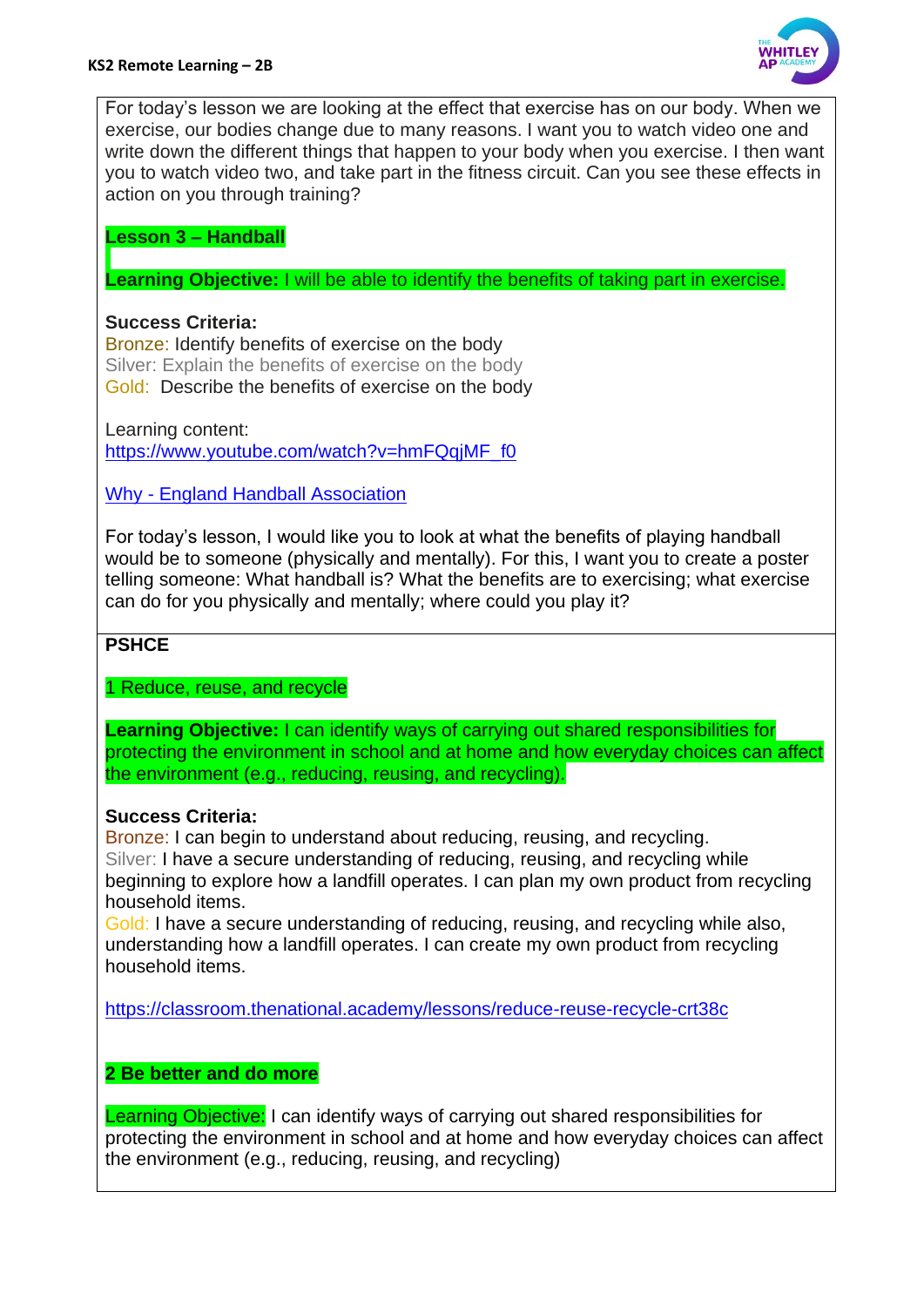

### **Success Criteria:**

Bronze: I can begin to understand about climate change and what causes it. Silver: I can securely understand climate change, the causes, and effects. Gold: I can securely understand climate change, the causes, and effects. I will explore greenhouse gases and conduct an experiment to see these effects that have been explored.

<https://classroom.thenational.academy/lessons/be-better-and-do-more-6dgkcr>

**3 Community Care**

**Learning Objective:** I understand about the diverse groups that make up my community and what living in a community means.

### **Success Criteria:**

Bronze: I can begin to understand what a community and the different types. Silver: I can securely understand what a community and explore the different types of communities (place, interest, action, and practice).

Gold: I can securely understand what a community and explore the different types of communities (place, interest, action, and practice) and consider the benefits of being a part of a community.

<https://classroom.thenational.academy/lessons/community-care-cctp8c>

### **Topic / Humanities**

**1 Earth's water**

**Learning Objective:** I can understand where Earth's water comes from.

#### **Success Criteria:**

Bronze: I can begin to understand about the water on planet Earth.

Silver: I can securely understand about the water on planet Earth and where it is stored.

Gold: I can securely understand about the water on planet Earth and where it is stored. I can begin to understand about the Water Cycle.

<https://classroom.thenational.academy/lessons/where-is-earths-water-69jkcc>

### **2 Weather**

**Learning Objective:** I can understand what makes up the weather.

### **Success Criteria:**

Bronze: I can begin to understand about weather and climate.

Silver: I can securely understand about weather and climate and their differences. Gold: I can securely understand about weather and climate and their differences. Also, I can explore the six components that make up the weather.

<https://classroom.thenational.academy/lessons/what-makes-up-the-weather-70tk4c>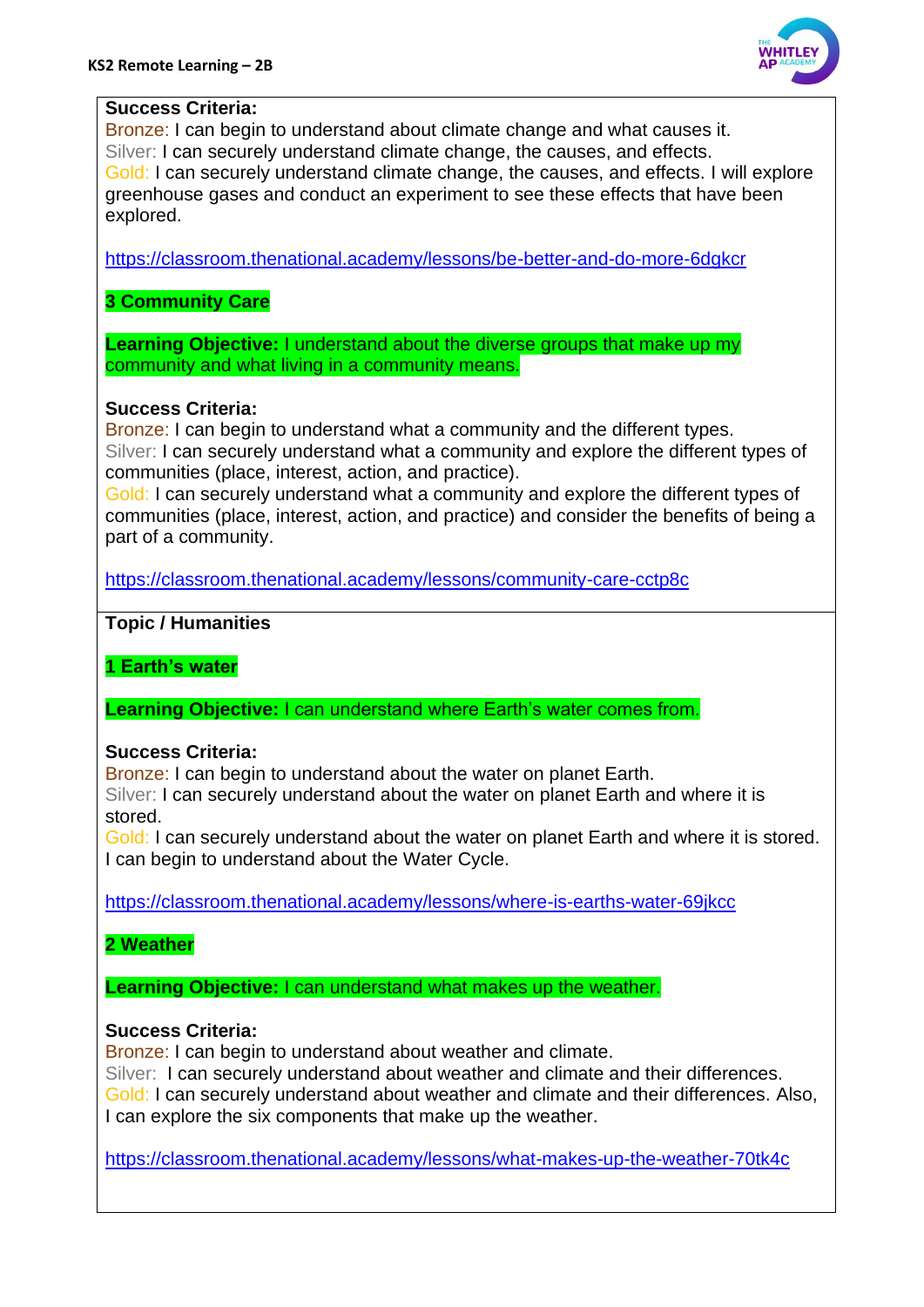

### **Computing**

### **Learning objective:** To understand vector drawings.

### **Success criteria:**

Bronze: I can explain what vector drawing is.

Silver: I can explain how drawing tools can be used to produce different outcomes. Gold: I can explain the difference between vector drawing and paper-based drawings.

In this lesson, we will be introduced to vector drawings and learn that they are made up of simple shapes and lines. We will then use the main drawing tools within a software package. Lastly, we will discuss how vector drawings differ from paper-based drawings.

[https://classroom.thenational.academy/lessons/the-drawing-tools](https://classroom.thenational.academy/lessons/the-drawing-tools-crr34r?activity=video&step=1)[crr34r?activity=video&step=1](https://classroom.thenational.academy/lessons/the-drawing-tools-crr34r?activity=video&step=1)

**Creative Arts**

**1 Textiles**

**Learning Objective:** I can understand what textiles are.

### **Success Criteria:**

Bronze: I can begin to understand what textiles are and various places you might find them around the house. I can record my ideas and what I have learnt.

Silver: I can securely understand what textiles are and focus on the different ways they can be used around homes and how they are constructed. I can record my ideas and what I have learnt.

Gold: I can securely understand what textiles are and focus on the different ways they can be used around homes and how they are constructed. Also, I can examine how textiles are embellished and decorated. I can record my ideas and what I have learnt.

<https://classroom.thenational.academy/lessons/what-are-textiles-c5k34e>

### **2 Sewing and embroidery**

**Learning Objective:** I can understand what sewing and embroidery are.

#### **Success Criteria:**

Bronze: I can begin to understand what sewing and embroidery are and start to explore pattern linked to these. I can record what I find.

Silver: I can securely understand what sewing and embroidery are and explore how they are used to create patterns. I can record what I find.

Gold: I can securely understand what sewing and embroidery are and explore how they are used to create patterns. I will explore how to sew a running stitch. I can record what I find.

<https://classroom.thenational.academy/lessons/what-are-sewing-and-embroidery-c8t66t>